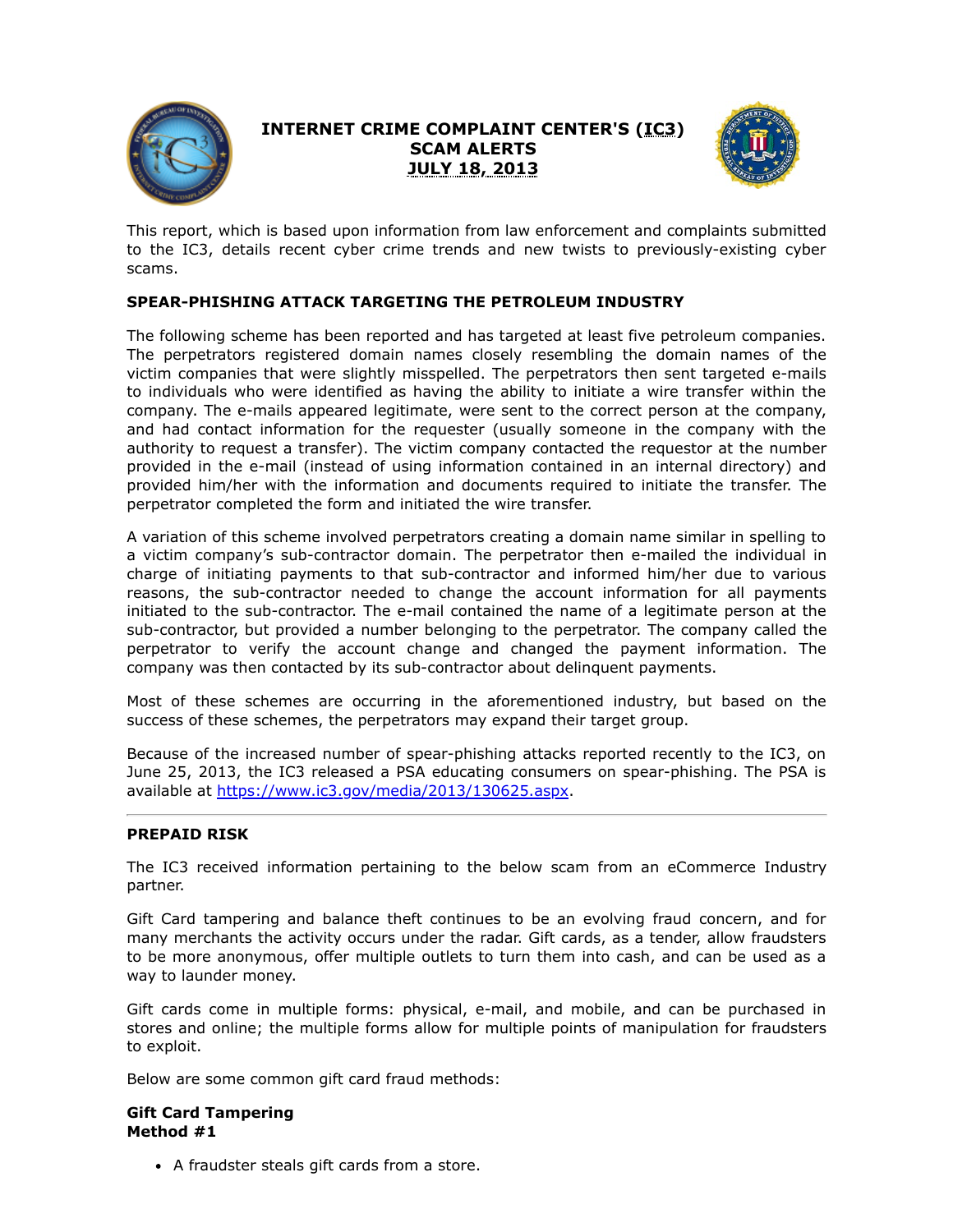- A fraudster records the gift card's number and access code.
- A fraudster places the gift cards back on the display in the store.
- Then, the legitimate customer buys the gift card.
	- The fraudster repeatedly checks the balance on the stolen gift card number
	- Once the fraudster is alerted to the available balance, the fraudster spends the balance online.

#### **Method #2**

- A fraudster obtains barcode information for the merchant's gift card.
- A fraudster creates duplicate UPC stickers using UPC-generator software. (Duplicate sticker matches the fraudster's original gift card.)
- The fraudster places stickers on unissued gift cards in the store (Thieves have become adept at getting to the access code/PIN and replacing it without damaging the card's/packaging security features.)
- A legitimate customer buys the gift card with the sticker and the balance goes on the fraudster's original gift card.
	- A fraudster repeatedly checks the balance using the access Code/PIN.
	- Once the fraudster is alerted to the available balance, the fraudster spends the balance online.



## **Method #3**

- A fraudster takes a picture of a gift card's barcode in the store
- A fraudster uses free online program to transform a linear one-dimensional barcode to a two-dimensional barcode.





- The fraudster combines a screenshot of a merchant's mobile app and the twodimensional barcode to create a "fake" mobile gift card to use in the store.
- A legitimate customer buys the tampered gift card and the balance goes to the "Master" gift card the fraudster created by cloning the barcode and making stickers to put on other gift cards, then putting the gift cards back on the display. Each time one of those cards is purchased, the balance is not going to the purchased gift card. Rather, it is going to the sticker – that has the same information of the "Master" gift card.
	- The fraudster repeatedly checks the card's balance on the merchant's website or contacts the merchant's Interactive Voice Response (IVR), the computerized voice that tells callers what numbers to push based on the service needed.
	- Once the fraudster is alerted to the loaded balance, the fraudster redeems the card.

#### **Merchandise Theft/Return Fraud**